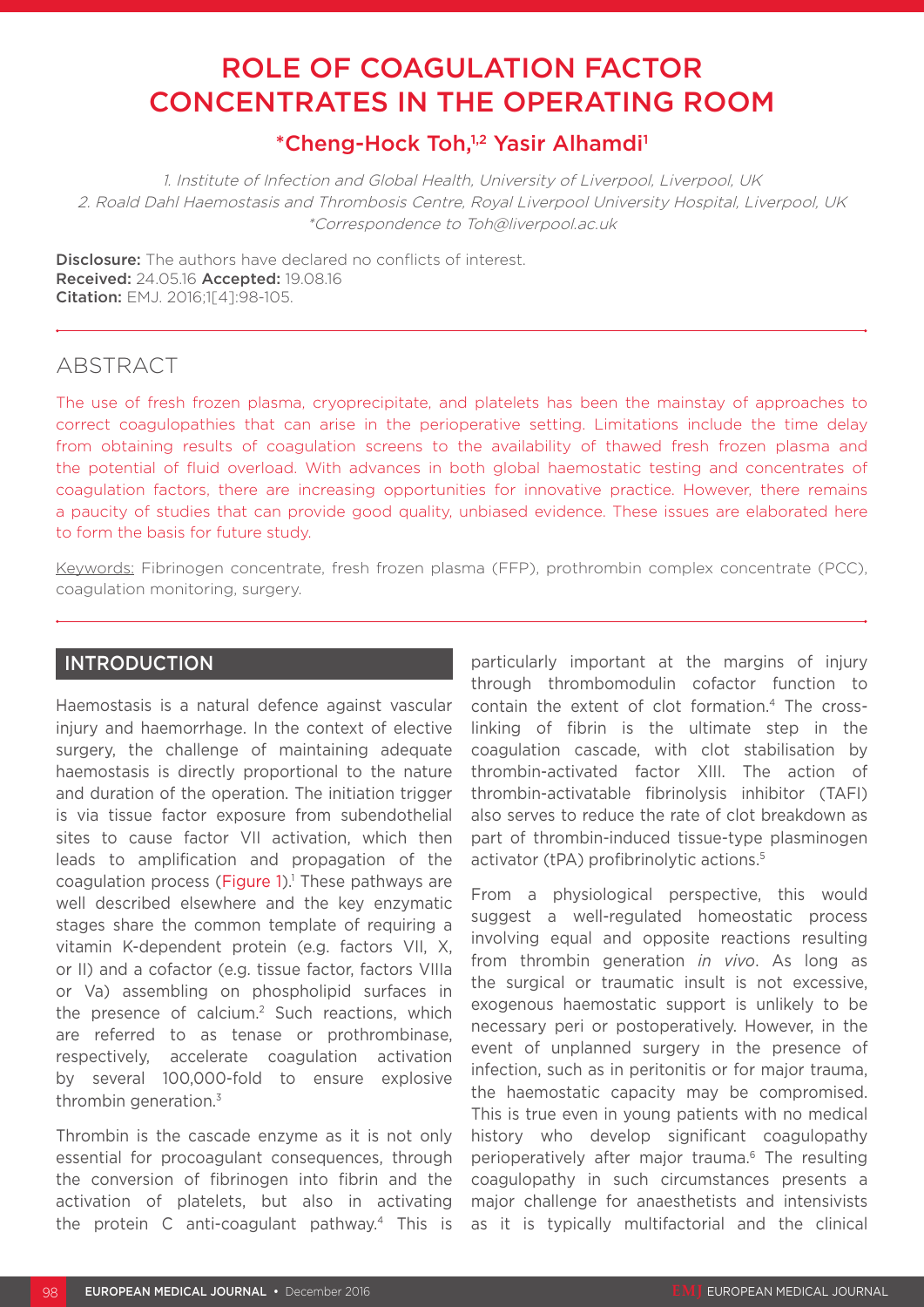status can deteriorate rapidly. It is thus important to address this problem with prompt and comprehensive clinical assessments of coagulopathy followed by appropriate and timely administration of haemostatic therapy. This review discusses the current issues around plasma transfusion support, current concepts in coagulation monitoring, and understanding the roles played by non-activated coagulation factor concentrates as perioperativetherapy for achieving haemostasis. Activated prothrombin complex concentrates (PCCs) are not reviewed here as they are typically considered in the acquired haemophilia setting. Anti-coagulant factor concentrates have certain indications in the operating room setting but are beyond the scope of this manuscript.

## CURRENT ISSUES IN PLASMA TRANSFUSION SUPPORT

Primary haemostasis upon vascular injury is mediated by platelets and reinforced by coagulation factors. Transfusion of plasma and platelets has been the mainstay of haemostatic therapy for many decades. Therefore, delayed decision or administration of blood products after prolonged storage can exacerbate coagulopathy and potentially affect clinical outcomes,<sup>7</sup> primarily due to the risk of exsanguination, and secondarily because clot formation is a defence mechanism against infection. Equally, premature and overzealous use of blood products can be harmful. For example, studies in intensive care patients have shown an increased risk of arterial thrombosis and death with platelet transfusions in the presence of consumptive thrombocytopenia.8 This underscores the importance of timeliness in decision making and action.

Commonly used laboratory haemostasis assessment includes prothrombin time (PT), activated partial thromboplastin time (aPTT), fibrinogen level by the Clauss method, and platelet count. Typical turnaround time for these tests is in the region of 30–90 minutes which is not optimal in diagnosing coagulopathy or guiding haemostatic interventions. This is particularly problematic when multiple units of fresh frozen plasma (FFP) must be thawed according to laboratory procedure, which adds 30–60 minutes of processing time.



#### Figure 1: Schematic representation of how coagulation factor replacement promotes haemostasis.

Initiation of coagulation activation via the TF pathway leads to tenase and prothrombinase reactions to generate thrombin (IIa). This can then amplify the process through thrombin-mediated generation of factors IXa, VIIa, and Va. Thrombin conversion of Fgn to fibrin is then propagated. Fresh frozen plasma contains all of these coagulation factors in an unactivated form, whereas available coagulation factor concentrates provide those that are vitamin K-dependent; i.e. factors II, VII, IX, and X, with VII being the most variable between products.

TF: tissue factor; Fgn: fibrinogen.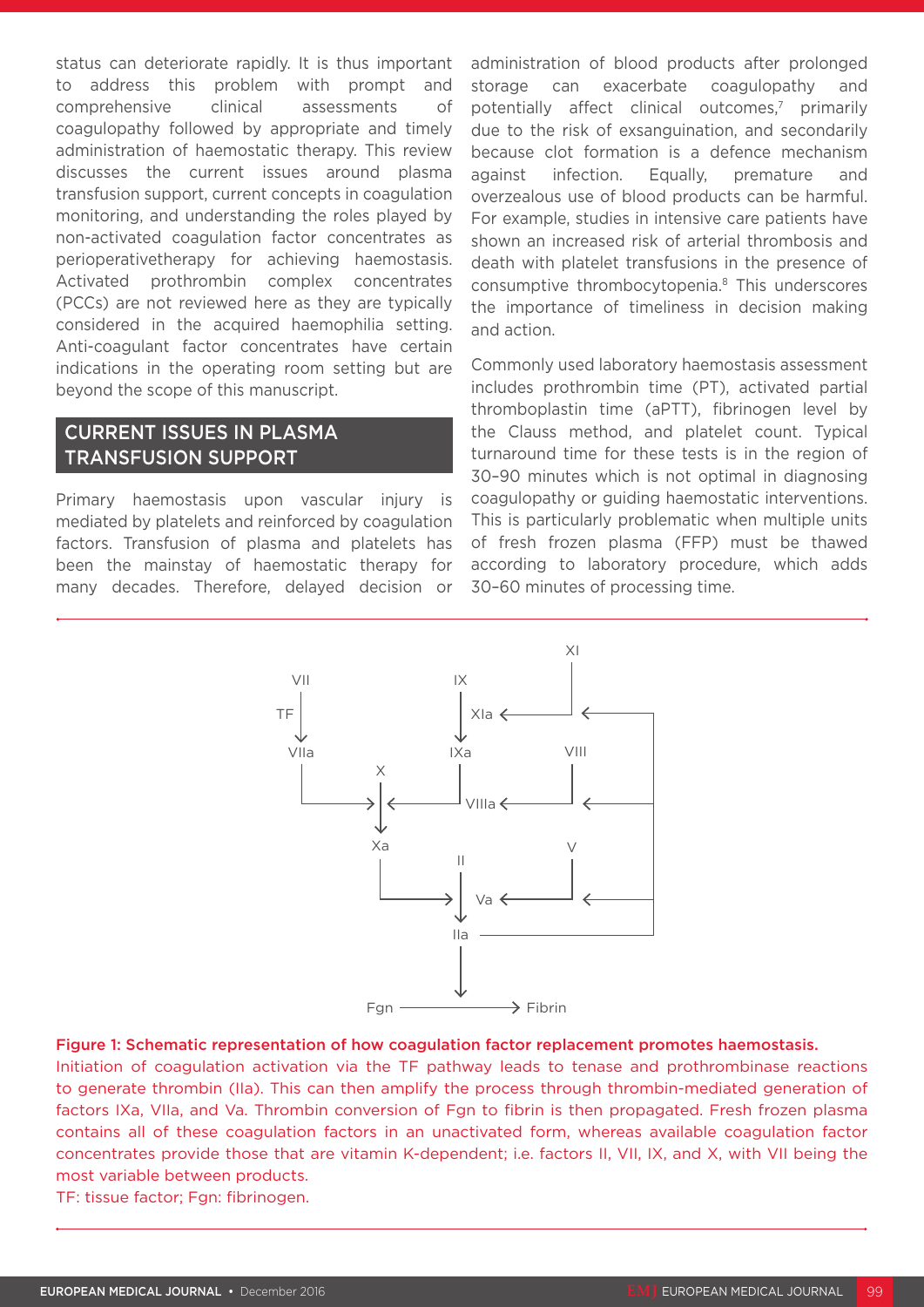FFP can contain variable but near normal levels of pro and anti-coagulant proteins and coagulation inhibitors. The relatively low concentrations of coagulation factors in therapeutic FFP (as compared to concentrates) makes it difficult to achieve a significant increase in patients' circulating levels without administering large volumes. Based on rough guidance, as much as 2.5 L of plasma transfusion may be required to improve clot times.9,10 On the other hand, coagulation factor concentrates enable larger increases without large infusion volumes.11 Large volumes of plasma transfusion are poorly tolerated in patients with limited cardiopulmonary reserve and can lead to intractable fluid overload. In addition, transfusion-related acute lung injury (TRALI) is a potentially lethal complication of plasma transfusion, although the preferential use of male donor plasma has significantly reduced its incidence.<sup>10,12</sup>

Although FFP has been available for approximately 60 years, evidence from randomised controlled trials (RCTs) proving its efficacy and safety is lacking, and recommendations in current guidelines (Table 1) are mainly based on observational studies.13-15 In addition, studies from Europe, Canada, USA, and Australia have shown that both the use of FFP and cryoprecipitate are often inappropriate for reasons outside of clinical guidelines.13,14 Administering FFP in patients with minimally elevated international normalised ratio values has been shown to be ineffective in producing meaningful corrections.9,16

## RATIONALE FOR USING COAGULATION FACTOR CONCENTRATES

## Prothrombin Complex Concentrates

In view of the practical problems of administering FFP, PCC could be advantageous because of the smaller volume required to replace deficient factors and the relative speed in reconstituting a lyophilised powder with 10–20 mL of sterile water. However, PCC only contains vitamin K-dependent proteins, i.e. factors II, VII, IX, and X, and acquired deficiency of factors V and VIII would not be remedied. Different formulations contain varying amounts of proteins C and S but PCCs are mainly distinguished by their factor VII content.<sup>17</sup> These are often referred to as three or four factor concentrates based on the levels of factor VII. PCC is licensed primarily for the management of bleeding in patients treated with vitamin K antagonists (VKA).<sup>15,18</sup> In Europe, there is a broad indication for PCC in the management of patients with low levels of factors II, VII, IX, and X. In the perioperative setting, PCC is often used in the management of severe bleeding in patients undergoing cardiovascular or other surgeries.<sup>19,20</sup> especially those with prolonged PT.<sup>15</sup> An advantage to their use is the reduced likelihood of TRALI due to the lack of antibodies in PCC. As to whether these products can induce further activation of coagulation and lead to adverse clinical outcomes, a meta-analysis of 27 studies for the reversal of VKA showed the overall incidence of thromboembolic complications as 1.4%.21 The authors concluded that there was a 'low but quantifiable' risk of thromboembolic events in patients receiving PCC, but there was no direct comparison against a control (non-PCC treated group). The mortality rate was 10.6% and only a few cases could be attributed to thromboembolic events. As such, a clear link between PCC use and mortality from thromboembolic complications could not be made.<sup>21</sup> Data from PCC infusion in a porcine model of liver injury indicate that a dose of 50 IU/kg precipitated thromboembolism in all tested animals with disseminated intravascular coagulation observed in 44% of cases.<sup>22</sup> These findings raise the prospect that high PCC concentrations might cause adverse clinical outcomes. However, current guidelines by the American Society of Anesthesiologists Task Force on Perioperative Blood Management indicate that the overall risk of thromboembolic events following PCC transfusion is only 0.003% (evidence from observational studies).15 Close monitoring of the PT and clinical response is recommended, with emphasis that the available evidence for using PCC in managing perioperative bleeding in patients not treated with VKA is weak (higher risk of thromboembolism is also suggested). compared with its primary indication in reversing VKA-associated bleeding.15,20

## **Cryoprecipitate**

The use of cryoprecipitate (primarily to replenish fibrinogen) has been largely withdrawn by several European countries amid safety concerns, especially with regards to transmission of pathogens.<sup>23,24</sup> Current guidelines indicate that literature evidence is insufficient to evaluate the intra or postoperative transfusion of cryoprecipitate in the management of bleeding.<sup>15</sup> As a replacement, fibrinogen concentrates are increasingly used to replenish depleted fibrinogen levels.25 FFP may also be used to supplement fibrinogen in the absence of cryoprecipitate.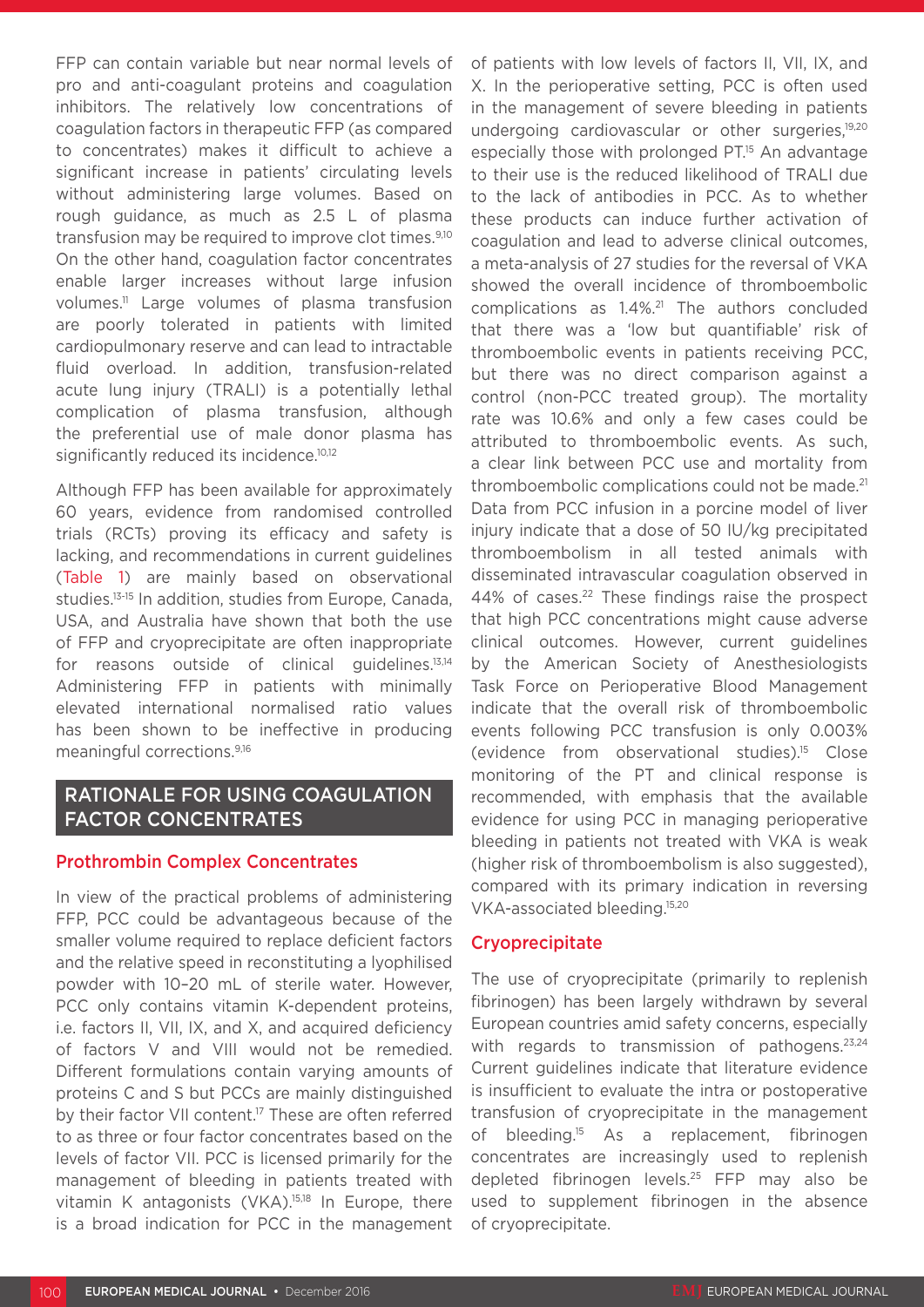### Fibrinogen Concentrates

With regard to fibrinogen concentrates, there are distinct advantages over cryoprecipitate. Firstly, there is no requirement for ABO group matching.<sup>26,27</sup> Secondly, its administration does not involve the time delay from thawing. Thirdly, higher amounts of fibrinogen are dissolvable in small volume infusions to enable administration within a short time period and also avoid the potential of fluid overload.27,28 The target fibrinogen level is usually set at 1 g/L, based on the literature on congenital fibrinogen deficiency,29 but there has been a trend for earlier and higher targets of fibrinogen replacement in severe trauma.<sup>30-33</sup> Another advantage is in terms of viral safety because of the ability to pasteurise and filter these concentrates in the manufacturing process.<sup>34</sup> In a recent analysis of almost three decades of pharmacovigilance data related to fibrinogen concentrate transfusion, a small number of suspected viral transmission cases have been identified.<sup>35</sup> However, it was concluded that a direct causal link to fibrinogen concentrates was unlikely as polymerase chain reaction results were negative and/or alternative explanations were found.<sup>35</sup> As for contraindications to fibrinogen concentrate use, these include a history of anaphylactic reactions to the concentrate<sup>36</sup> and ongoing thrombosis or a high prothrombotic risk.28

In regards to approvals for the administration of fibrinogen concentrates in Europe, these are granted nationally and an approval by the European Medicines Agency (EMA) does not exist. This reflects differing strategies both to the transfusion of blood products and the approval of blood products from across European countries.

## CURRENT CONCEPTS IN MONITORING COAGULATION

While most guidelines on the use of FFP and cryoprecipitate are in reference to the degree of abnormality in PT, aPTT, or fibrinogen, the availability of point-of-care testing using rotational thromboelastometry (ROTEM®) or thromboelastography (TEG®) in providing information would be important to examine for clinical value in the perioperative setting. $37$ The viscoelastic properties of whole blood clot formation, as assessed by ROTEM and TEG, are dependent on thrombin-mediated fibrin formation and its polymerisation. Indeed, the extent of fibrin polymerisation as an endpoint would appear to offer an advantage because fibrin clot firmness

cannot be assessed by PT, aPTT, or fibrinogen level. Different stages of ROTEM/TEG can give insights into: a decrease or inhibition of the different coagulation factors that are required for thrombin formation (early phase); the kinetic interaction of platelets and fibrin that are required for enhancing clot strength (intermediate phase); and maximum clot strength (final phase). As such, ROTEM/TEG can monitor evolving changes in the coagulation profile and identify hypofibrinogenemic, hyperfibrinolytic, and hypercoagulable states as well as the presence of low platelet/factor levels (or their inhibition).<sup>38</sup> This enables prompt transfusion decisions to be made, sometimes based on specific institutional algorithms, with fibrinogen concentrates, cryoprecipitate, FFP, platelets, or tranexamic acid.38 The effect of the treatment is assessed soon after transfusion and depending on the ROTEM/TEG results, further transfusions can be tailored to the patient's specific needs. It must be emphasised that although ROTEM and TEG are based on similar principles, the results obtained with the two tests may not be interchangeable<sup>39</sup> because of differences in the activating reagents and operating characteristics. This may therefore result in different blood products being transfused based on which test was used.40 It has been suggested that in the surgical setting, ROTEM may be the most appropriate test because of its faster turnaround time.40 The new generation of viscoelastic coagulation monitoring devices with cartilagebased systems (TEG 6S, ROTEM sigma) might widen the use of these assays in the perioperative setting. The full-automation in these new devices will reduce variations in results related to pipetting, handling of blood, and prior manipulation of reagents. Finally, it must be stated that the recent European guideline for managing major bleeding and coagulopathy following trauma highlighted that the usefulness of viscoelastic tests has been questioned, and a number of significant limitations have been recently reported by several studies.<sup>41</sup> Therefore, the guidelines indicate that more thorough studies are required in this area and emphasise that clinicians should use judgement when designing and implementing local policies.<sup>41</sup>

## CURRENT PERIOPERATIVE ROLE FOR COAGULATION FACTOR CONCENTRATES

Studies reviewed by Bolliger and Tanaka<sup>42</sup> included retrospective studies, case-control studies, and RCTs and reported that administration of fibrinogen concentrate in patients undergoing cardiac surgery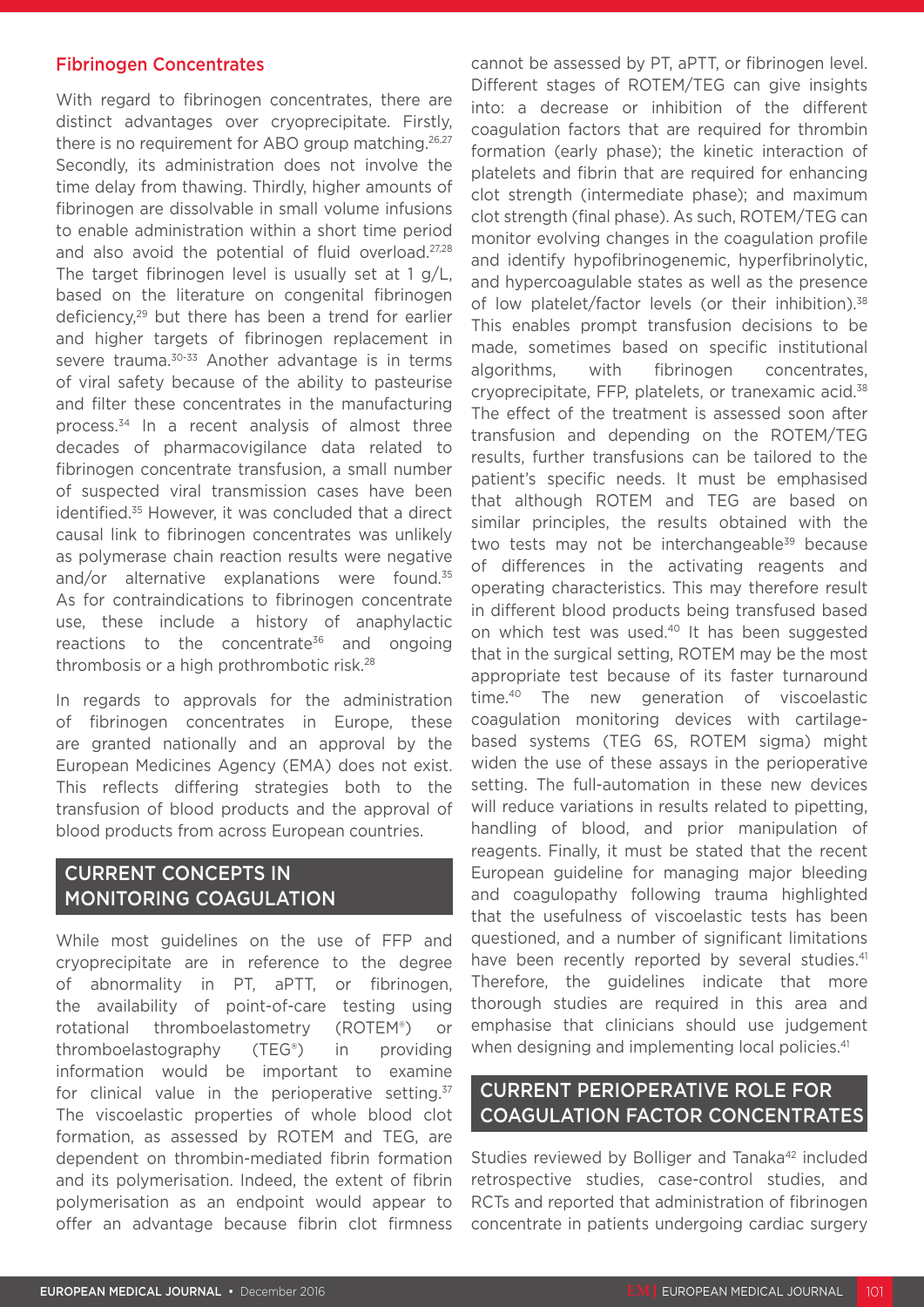improved clot firmness, as measured by ROTEM, significantly decreased the need for other blood products such as red blood cells and FFP. Clinically, there were also significant reductions in postoperative bleeding drainage volumes. However, several important issues relevant to clinical practice were unclear; for example, FFP was often used in conjunction to make it difficult to assess the efficacy of fibrinogen concentrate alone in securing haemostasis in the bleeding patient.<sup>29,43-45</sup> Also, minimum core outcome sets were not defined, such as the length of follow-up for adverse clinical events and for assessing the safety of such interventions.<sup>43-45</sup>

More recently, two randomised double-blinded placebo-controlled trials examined the efficacy of fibrinogen concentrates in the setting of complex cardiovascular surgery.<sup>46,47</sup> The study by Ranucci et al.47 found that in 116 patients, the infusion of fibrinogen concentrates (dose calculated according to fibrin–based thromboelastometry test [FIBTEM] readings) can significantly reduce subsequent allogenic blood product transfusions as compared to placebo. However, the more recent study by Rahe-Meyer et al.46 reported an opposite result, whereby fibrinogen concentrate infusion (after a 5-minute bleeding mass of 60–250 g) resulted in increased requirement for further allogenic blood products. This discrepancy suggested that differences in the timing of transfusion, baseline fibrinogen level before transfusion, as well as variability in algorithms used to guide doses, and requirements for further transfusion<sup>48</sup> can have a major impact on outcomes. Although further robust RCTs are required to resolve the conflict, it must be emphasised that doses of fibrinogen concentrates as well as the requirement for other blood products are best adjusted according to the individual patient's needs. Coagulation factor concentrate therapy when coupled with point-ofcare perioperative testing algorithms in a manner that is tailored to the patient's needs was found to reduce the requirement for FFP and other blood products.49,50

Other systematic reviews have been published in the last few years. $27,51$  These have adopted a standardised analytical approach using preferred reporting items for systematic reviews and metaanalysis. The Population Intervention Comparison Outcome and Study Design (PICOS) approach was used to define inclusion. Few studies comparing FFP to fibrinogen in a perioperative or massive trauma setting<sup>51</sup> involved prospective high-quality

methodologies. In general, fibrinogen was found to be superior to FFP for half of the outcomes that were investigated including reducing blood loss, need for allogeneic transfusions, length of intensive care unit and hospital stay, and increasing plasma fibrinogen levels.<sup>51</sup> However, FFP showed positive and negative effects for 28% and 22% of outcomes, respectively, with limited evidence that FFP reduced mortality.51 In a prospective cohort study of 144 trauma patients, the use of factor concentrates (fibrinogen or PCC) alone was found to be associated with corrected coagulopathy, reduction in the need for further allogenic blood product transfusions, and reduction in the development of multiple organ failure, whereas additional FFP transfusions did not confer further haemostatic correction and were associated with higher requirement for platelets and red blood cell transfusions.52 Collectively, this suggested that there was no strong evidence to support the clinical merit of FFP for surgical and/or massive trauma patients. Perioperatively, there was a trend towards improved outcome measures with fibrinogen concentrate treatment but solid conclusions remain difficult to draw without further robust prospective studies.<sup>51</sup>

Another review by Warmuth et al.<sup>27</sup> focussed on fibrinogen concentrate substitution in adults in the perioperative setting and with massive haemorrhage. It utilised a broader search of several databases beyond Medline, yielding 772 results between 1985 and 2010. In two RCTs and two non-RCT studies encompassing 74 patients in total, it was indicated that the administration of fibrinogen concentrate was associated with improved outcomes such as reduction in the substitution of red blood cells, FFP, and platelet concentrates as well as significantly reduced postoperative bleeding.27 More recent systematic reviews agree that fibrinogen concentrates reduce the need for allogenic blood products transfusion in trauma and bleeding patients,53-55 but the consensus is that the current studies are of low quality and the need for further well-designed RCTs to address the gaps in knowledge is emphasised.<sup>53-55</sup>

An important point to be highlighted is that some studies used maximum clot firmness as an endpoint<sup>30</sup> which is not a clinical outcome, but a laboratory outcome. Furthermore, Clauss fibrinogen method measurements are less sensitive to crystalloid-induced coagulation defects, whereas ROTEM is more reliable at detecting this disturbance.<sup>56</sup> In one study,<sup>57</sup> when specimens drawn from patients during major surgery were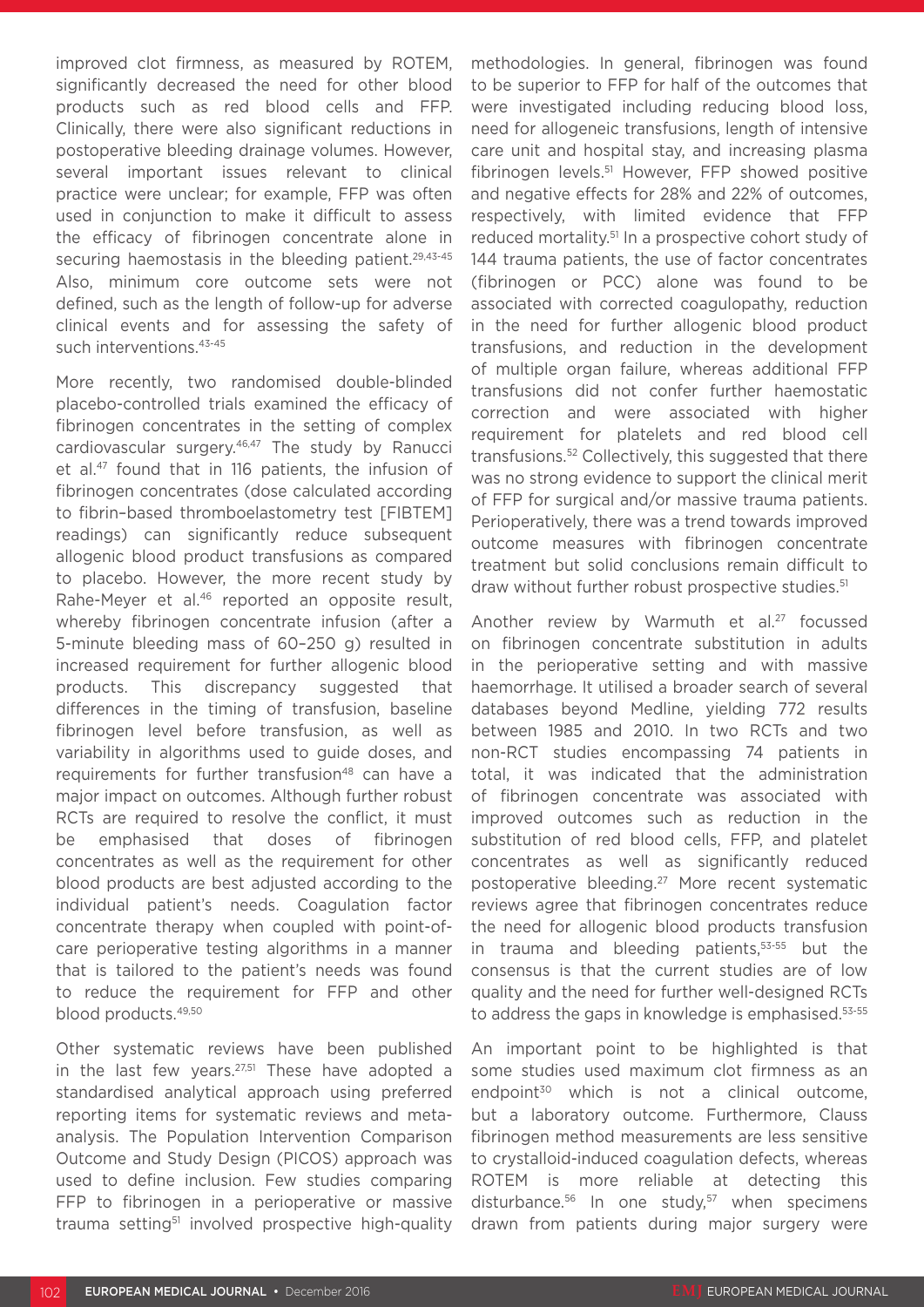tested in parallel using both methods, transfusion decisions based on Clauss results would result in no fibrinogen concentrate treatment in the 36 patients. Conversely, 36% of patients would have received fibrinogen concentrate if transfusion decisions were based on ROTEM guidance.57 This stresses the critical influence of methodology on transfusion practice.

Another systematic review looked at both fibrinogen concentrates and PCC in the perioperative setting.17 All studies included small sample sizes with highly selective inclusion criteria. However, focussing on the cardiac surgery group, prospective studies indicated that fibrinogen concentrate and/or PCC

administration was associated with less allogeneic blood transfusion and reduced chest tube drainage.<sup>17</sup> As far as safety outcomes are concerned, it was clear that reporting was not uniform across different studies. Therefore, more robust trials with sound methodology and sufficient power are required to assess the efficacy of PCC and fibrinogen concentrates for the management of perioperative coagulopathy in bleeding patients. Finally, Table 1 provides a concise summary of the main indications for different factor-based blood products (allogenic and factor concentrates) transfusion in the perioperative setting, as adapted from current guidelines.15

| Product                             | Indication for transfusion                                                                                                                                                                                                                                                    | <b>General notes</b>                                                                                                                                                                                                                                                                                                                                                                                                                                                     |
|-------------------------------------|-------------------------------------------------------------------------------------------------------------------------------------------------------------------------------------------------------------------------------------------------------------------------------|--------------------------------------------------------------------------------------------------------------------------------------------------------------------------------------------------------------------------------------------------------------------------------------------------------------------------------------------------------------------------------------------------------------------------------------------------------------------------|
| Fresh frozen plasma                 | Management of patients with<br>$\bullet$<br>severe bleeding<br>Reversal of VKA-associated bleeding<br>$\bullet$<br>(when PCC is not available)<br>Correction of specific factor deficiency<br>$\bullet$<br>(when appropriate factor concentrates<br>are not available)        | Consider measuring PT, aPTT,<br>and INR before FFP transfusion;<br>viscoelastic tests may be performed                                                                                                                                                                                                                                                                                                                                                                   |
| Cryoprecipitate                     | Hypofibrinogenaemia<br>$\bullet$<br>Management of patients with<br>$\bullet$<br>excessive bleeding<br>Management of patients with certain<br>$\bullet$<br>types of vWF and VIII deficiency<br>(when desmopressin and/or appropriate<br>factor concentrates are not available) | $\bullet$<br>patients with excessive<br>$\ln$<br>bleeding.<br>consider measuring fibrinogen levels before<br>cryoprecipitate transfusion. Viscoelastic<br>tests may be performed<br>$\bullet$<br>Desmopressin is indicated for initial<br>management of vWF and VIII deficiency,<br>followed by factor concentrates                                                                                                                                                      |
| Prothrombin complex<br>concentrate  | Urgent reversal of warfarin and other<br>$\bullet$<br>VKA-associated bleeding<br>Patients with excessive bleeding<br>$\bullet$<br>and raised INR levels                                                                                                                       | Little evidence is available<br>$\bullet$<br>for PCC<br>use outside reversal of VKA-associated<br>bleeding. Higher risk of thromboembolism<br>is also suggested in this scenario<br>Optimal point-of-care testing to guide PCC<br>$\bullet$<br>administration is not available<br>Vitamin K may be administered in cases<br>of non-urgent reversal of VKA-associated<br>bleeding, except in cases where VKA<br>expected<br>to commence<br>shortly<br>is<br>after surgery |
| Fibrinogen<br>concentrate           | Hypofibrinogenaemia<br>$\bullet$<br>Management of patients with<br>$\bullet$<br>excessive bleeding                                                                                                                                                                            | $\bullet$<br>patients with<br>excessive<br>bleeding,<br>$\ln$<br>consider measuring fibrinogen<br>levels<br>before fibrinogen concentrate transfusion.<br>Viscoelastic tests may be performed                                                                                                                                                                                                                                                                            |
| Recombinant<br>activated factor VII | $\bullet$<br>Management of patients with excessive<br>bleeding when other measures<br>(FFP, cryoprecipitate, PCC) have failed<br>Patients with factor VII deficiency<br>$\bullet$                                                                                             | $\bullet$<br>used in the<br>been<br>setting<br>of<br>Has<br>intracerebral bleeding, cerebral injury-<br>induced coagulopathy, and in severe trauma<br>rFVIIa has proven value in the treatment of<br>haemophilia patients with inhibitors                                                                                                                                                                                                                                |

#### Table 1: \*Strategy for transfusion of coagulation factor concentrates in the perioperative setting.

\*These are general guidelines and the final decision on what and when to transfuse should always be based on careful assessment of the clinical scenario and in-line with local policies.

PT: prothrombin time; aPTT: activated partial thromboplastin time; INR: international normalised ratio; FFP: fresh frozen plasma; VKA: vitamin K antagonists; PCC: prothrombin complex concentrate; vWF: von Willebrand factor; rFVIIa: recombinant activated factor VII.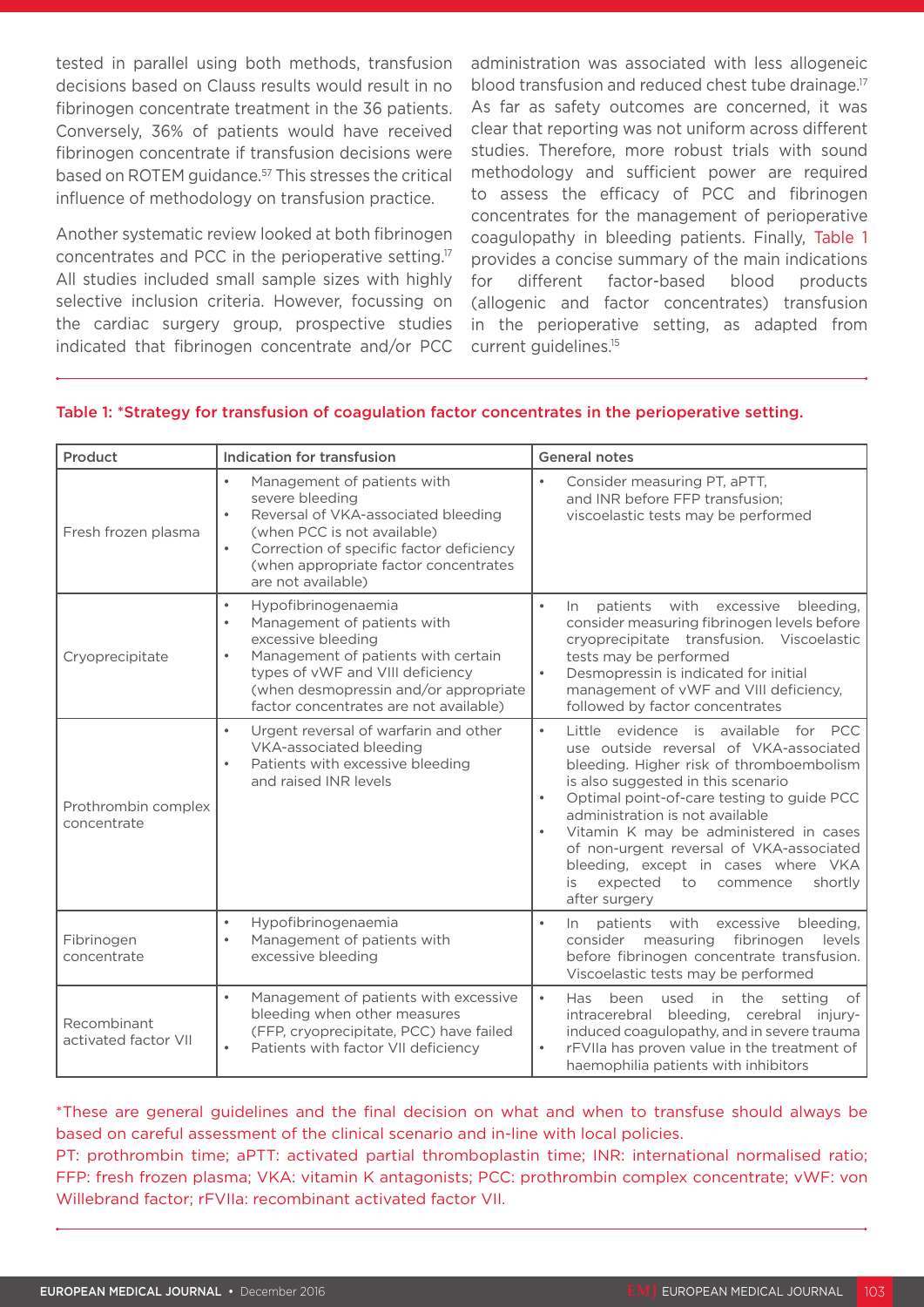## **CONCLUSION**

In summary, there is a need to better evidence the role of coagulation factor concentrates in the operating room to achieve optimal haemostasis and improve clinical outcome. The requirements

include point-of-care tests that are simple to perform, rapid in result generation, and robust in providing an accurate status of *in vivo* coagulation. These could then lead to improved evidence and stronger transfusion guidelines that can be better standardised across Europe with wider applicability.

#### REFERENCES

1. Butenas S et al. Tissue factor in coagulation: Which? Where? When? Arterioscler Thromb Vasc Biol. 2009; 29(12):1989-96.

2. Versteeg HH et al. New fundamentals in hemostasis. Physiol Rev. 2013;93(1): 327-58.

3. Nesheim ME et al. "Clotspeed," a mathematical simulation of the functional properties of prothrombinase. J Biol Chem. 1984;259(3):1447-53.

4. Rezaie AR. Regulation of the protein C anticoagulant and antiinflammatory pathways. Curr Med Chem. 2010;17(19): 2059-69.

5. Wang W et al. A study of the mechanism of inhibition of fibrinolysis by activated thrombin-activable fibrinolysis inhibitor. J Biol Chem. 1998;273(42):27176-81.

6. Ozaki H et al. Disseminated Intravascular Coagulation after Surgery for Facial Injury. Case Rep Dent. 2016;2016:6053652.

7. van Straten AH et al. Effect of storage time of transfused plasma on early and late mortality after coronary artery bypass grafting. J Thorac Cardiovasc Surg. 2011; 141(1):238-43.

8. Goel R et al. Platelet transfusions in platelet consumptive disorders are associated with arterial thrombosis and in-hospital mortality. Blood. 2015;125(9): 1470-6.

9. Abdel-Wahab OI et al. Effect of freshfrozen plasma transfusion on prothrombin time and bleeding in patients with mild coagulation abnormalities. Transfusion. 2006;46(8):1279-85.

10. Yazer MH. The how's and why's of evidence based plasma therapy. Korean J Hematol. 2010;45(3):152-7.

11. Collins PW et al. Theoretical modelling of fibrinogen supplementation with therapeutic plasma, cryoprecipitate, or fibrinogen concentrate. Br J Anaesth. 2014;113(4):585-95.

12. Triulzi DJ et al. The effect of previous pregnancy and transfusion on HLA alloimmunization in blood donors: implications for a transfusion-related acute lung injury risk reduction strategy. Transfusion. 2009;49(9):1825-35.

13. De Backer et al. Guidelines for the use of fresh frozen plasma. Acta Clin Belg. 2008;63(6):381-90.

14. Schofield WN et al. Appropriateness of platelet, fresh frozen plasma and cryoprecipitate transfusion in New South Wales public hospitals. Med J Aust. 2003; 178(3):117-21.

15. Apfelbaum J et al. Practice guidelines for perioperative blood management: an updated report by the American Society of Anesthesiologists Task Force on Perioperative Blood Management. Anesthesiology. 2015;122(2):241-75.

16. Holland LL, Brooks JP. Toward rational fresh frozen plasma transfusion: The effect of plasma transfusion on coagulation test results. Am J Clin Pathol. 2006;126(1): 133-9.

17. Lin DM et al. Use of prothrombin complex concentrates and fibrinogen concentrates in the perioperative setting: a systematic review. Transfus Med Rev. 2013;27(2):91-104.

18. Holbrook A et al.; American College of Chest Physicians. Evidence-based management of anticoagulant therapy: Antithrombotic Therapy and Prevention of Thrombosis, 9th ed: American College of Chest Physicians Evidence-Based Clinical Practice Guidelines. Chest. 2012; 141(2 Suppl):e152S-184S.

19. Griffee MJ et al. Coagulation management in massive bleeding. Curr Opin Anaesthesiol. 2010;23(2):263-8.

20. Colomina MJ et al. Perioperative use of prothrombin complex concentrates. Minerva Anestesiol. 2012;78(3):358-68.

21. Dentali F et al. Safety of prothrombin complex concentrates for rapid anticoagulation reversal of vitamin K antagonists. A meta-analysis. Thromb Haemost. 2011;106(3):429-38.

22. Grottke O et al. Increasing concentrations of prothrombin complex concentrate induce disseminated intravascular coagulation in a pig model of coagulopathy with blunt liver injury. Blood. 2011;118(7):1943-51.

23. Sørensen B, Bevan D. A critical evaluation of cryoprecipitate for replacement of fibrinogen. Br J Haematol. 2010;149(6):834-43.

24. Ahmed S et al. The efficacy of fibrinogen concentrate compared with cryoprecipitate in major obstetric haemorrhage--an observational study.

Transfus Med. 2012;22(5):344-9.

25. Yang L et al. Cryoprecipitate: an outmoded treatment? Transfus Med. 2012; 22(5):315-20.

26. Solomon C et al. Recovery of fibrinogen after administration of fibrinogen concentrate to patients with severe bleeding after cardiopulmonary bypass surgery. Br J Anaesth. 2010;104(5): 555-62.

27. Warmuth M et al. Systematic review of the efficacy and safety of fibrinogen concentrate substitution in adults. Acta Anaesthesiol Scand. 2012;56(5):539-48.

28. Tanaka KA et al. Perioperative factor concentrate therapy. Br J Anaesth. 2013; 111 Suppl 1:i35-49.

29. Bornikova L et al. Fibrinogen replacement therapy for congenital fibrinogen deficiency. J Thromb Haemost. 2011;9(9):1687-704.

30. Fenger-Eriksen C et al. Fibrinogen substitution improves whole blood clot firmness after dilution with hydroxyethyl starch in bleeding patients undergoing radical cystectomy: a randomized, placebo-controlled clinical trial. J Thromb Haemost. 2009;7(5):795-802.

31. Schöchl H et al. Goal-directed coagulation management of major trauma patients using thromboelastometry (ROTEM®)-guided administration of fibrinogen concentrate and prothrombin complex concentrate. Crit Care. 2010; 14(2):R55.

32. Weber CF et al. Point-of-care testing: a prospective, randomized clinical trial of efficacy in coagulopathic cardiac surgery patients. Anesthesiology. 2012;117(3): 531-47.

33. Rahe-Meyer N et al. Effects of fibrinogen concentrate as first-line therapy during major aortic replacement surgery: a randomized, placebo-controlled trial. Anesthesiology. 2013;118(1):40-50.

34. Groner A. Reply. Pereira A. Cryoprecipitate versus commercial fibrinogen concentrate in patients who occasionally require a therapeutic supply of fibrinogen: risk comparison in the case of an emerging transfusion-transmitted infection. Haematologica. 2007;92:846-9. Haematologica. 2008;93(2):e24-6; author reply e27.